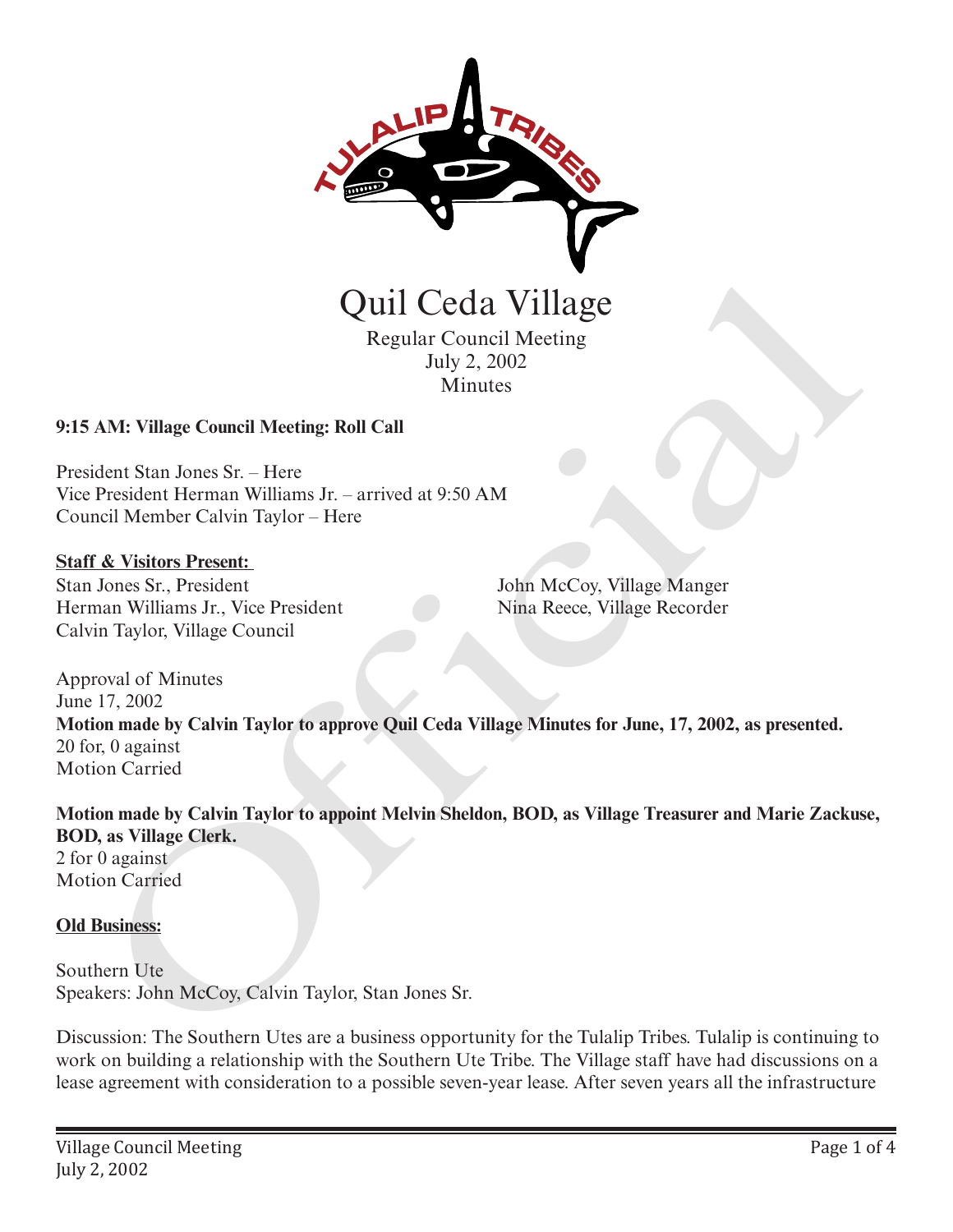would revert back to Tulalip. Snohomish County has been informed of a possible Satellite Judiciary Center and have okayed the idea within a Council work session.

Three steps involved:

1) Tribe leases the land.

2) Southern Ute build the infrastructure and buildings.

3) Snohomish County leases it long term.

Tulalip tribal membership needs to be informed of negotiations. This will be done through the Quil Ceda Village Newsletter.

2002 Budget Amendment Speakers: John McCoy, Calvin Taylor, Stan Jones Sr.

Budget amendments were presented. Discussion on new items and the reason for increases and decreases to line items that were previously approved. Note: Why are we paying a Fire Levy to the City of Marysville, District 12? Is there a possibility that a station could be built within the east side of the Reservation area? Several years ago, the Tribe was approached about this. This will be followed up on with District 12. lip tribal membership needs to be informed of negotiations. This will be done through the Quil Ce<br>
Rugget Amendment<br>
Budget Amendment<br>
Budget Amendment<br>
Rugget Amendment<br>
Rers: John McCoy, Calvin Taylor, Stan Jones Sr.<br>
te

# **Cal Taylor makes a motion to approve the Budget as amended and presented.**

2 for 0 against Motion carried

Leasehold Tax discussion held. The Village will probably be able to charge a Leasehold tax to the businesses located within the Village. The Village is also pursuing a Business & Occupation Tax. The Village will keep the membership informed of progress regarding these issues. It is important to document the Village progress to the membership.

# **New Business:**

Establish Checking Account – Cigarette Tax – U.S. Bank Speakers: John McCoy, Cal Taylor, Stan Jones Sr.

The Village needs to use U.S. Bank because they are the only bank that handles cigarette tax stamps. They charge a fee to set the account up and store the stamps until they are used by one of our retail stores. First Heritage and KeyBank are not set up for this type of transaction. Follow-up will be done to see if it is possible to use First Heritage for this in the future.

**Cal Taylor moves to accept Resolution No. 02-0001, U.S. Bank Checking Account, as the bank to establish the Quil Ceda Village Cigarette Tax Account for deposits of the cigarette tax money.**  2 for 0 against

Motion carried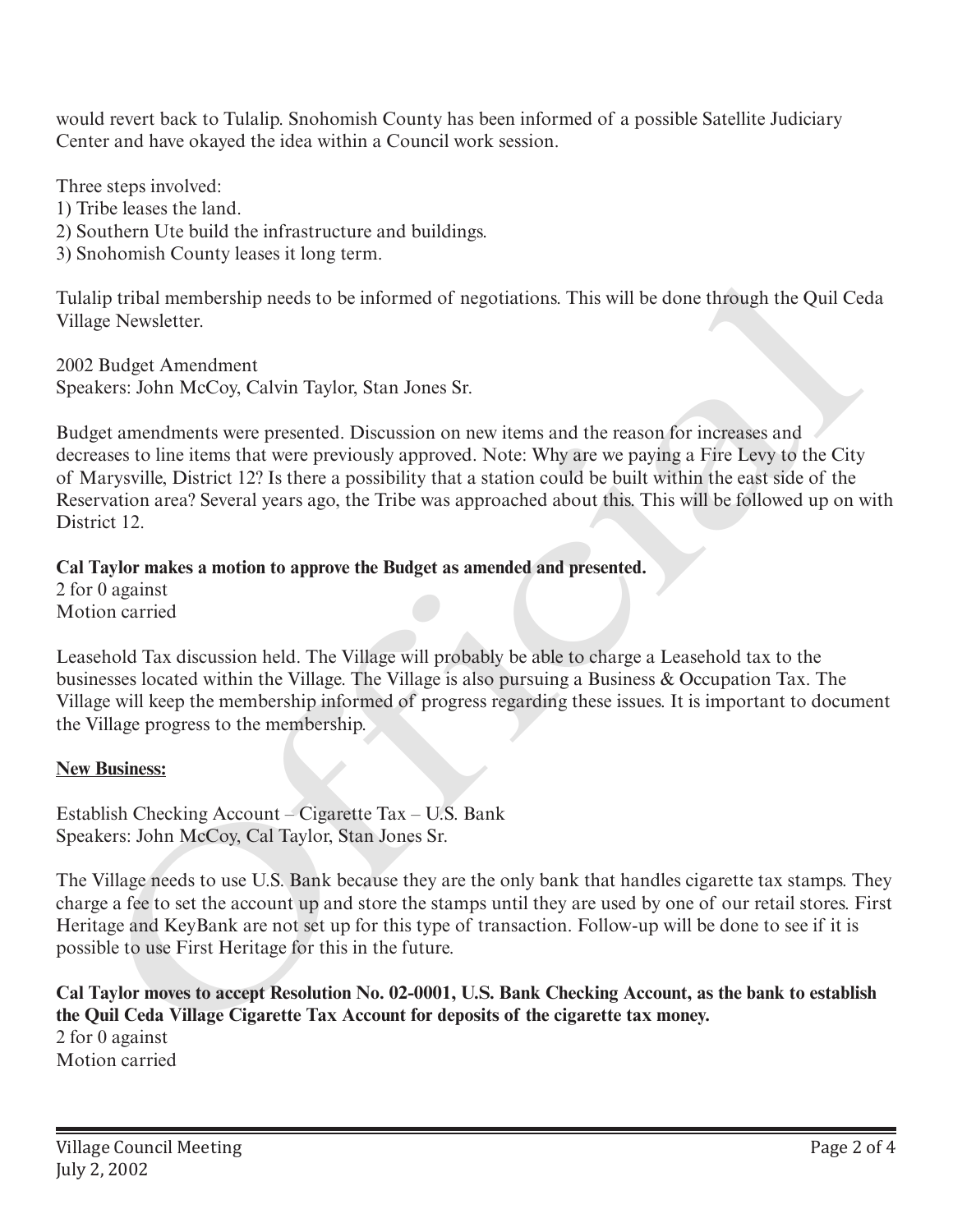Retail/Ground Leases Speakers: John McCoy, Cal Taylor, Stan Jones Sr.

Discussion on Distribution of Quil Ceda Village lease monies. The current lease revenue is going directly to the Natural Resource lease account. No money is being put aside for future capital expenditures. As the buildings and the infrastructure ages, it will need to be updated. A separate account will be established to hold these funds and these funds will only be used for this specific purpose. It will not go into the Quil Ceda Village general fund. A resolution to establish a Quil Ceda Village Capital Expenditure Fund based on a 10% lease withhold will be brought back for consideration at the next Council meeting.

HRO 84 – As Amended by TTT BOD at the Special Board Meeting of June 24th, 2002 **Cal Taylor moves to approve Resolution No. 02-0002, Quil Ceda Village Human Resource Ordinance 84 which authorizes the Village Manager to use HRO 84 for the Village employee personnel document.** 2 for 0 against Motion carried.

Roberts Rules of Order **Cal Taylor moves to approve Resolution No. 02-003, Roberts Rules of Order as the established Rules of Order for the Quil Ceda Village.**

2 for 0 against Motion carried Solicitation Ordinance – No. 8.01.2

A) Discuss drafting Temporary Operators Licenses (i.e. Amusement Operators) The Solicitation Ordinance is designed to stop all types of vendors from selling goods and services (with the exception of charities) within the boundaries of Quil Ceda Village. The Council would like to develop an ordinance that would Allow a few types of temporary vendors, such as, amusement operators and Boom City. An ordinance will be brought back to the Council for consideration. Village genera tune. A resolution to establish a Quiu cean village Capital respective<br>
TO% lease withhold will be brought back for consideration at the next Council meeting.<br>
10% lease withhold will be brought back for co

**Cal Taylor moves to approve Ordinance No 8.01.2, Solicitation and Distribution of Literature.** 3 for 0 against Motion carried.

**Cal Taylor moves to amend the Solicitation and Distribution of Literature Ordinance 8.01.2, to allow the Village Manager the discretion to issue permits to temporary vendors while the Temporary Operator's License Ordinance is being developed.**

3 for 0 against Motion carried

Sewer Ordinance – No. 13.01.1 **Cal Taylor moves to approve Ordinance No. 13.01.1, Utility and Environmental Services as presented.** 3 for 0 against Motion carried